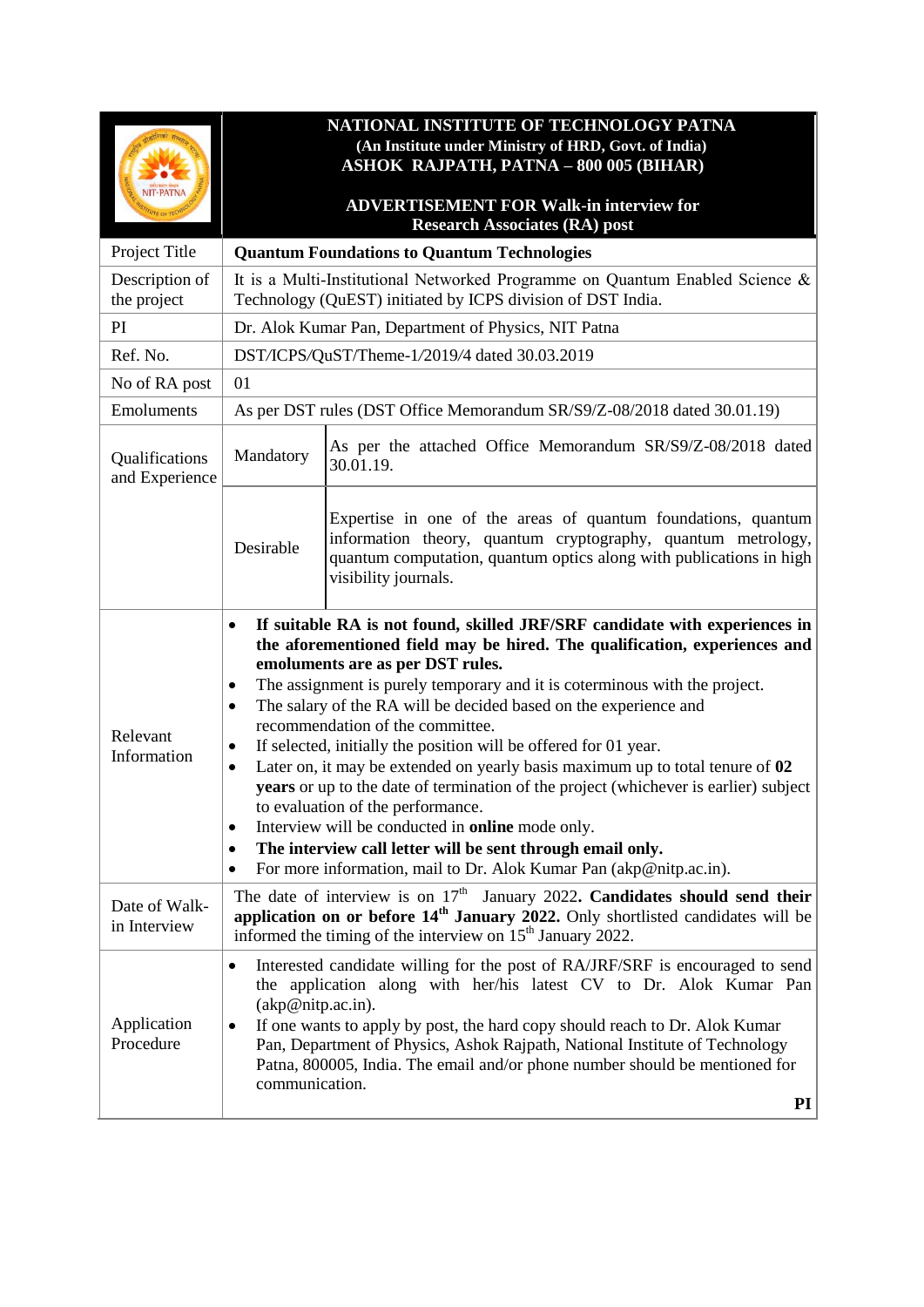## SR/S9/Z-08/2018 Government of India **Ministry of Science & Technology Department of Science & Technology**

**Technology Bhavan** New Mehrauli Road New Delhi-110016

Dated: January 30, 2019

### **OFFICE MEMORANDUM**

### Revision of emoluments and guidelines on service conditions for Subject: research personnel engaged in R& D programme of the Central **Government Departments/Agencies**

Attention is invited to the Office Memorandum (O.M.) No. SR/S9/Z-09/2012 dated 21.10.2014 issued by the Department of Science and Technology, Government of India on the above subject. The matter has been further considered by the Government and the following revised emoluments have been approved. The O.M. is applicable to the research personnel working on R&D programmes funded by the Central Government Department/Agencies.

#### $1)$ **Emoluments:**

#### Junior Research Fellow (JRF) / Senior Research Fellow (SRF) А.

| SI.<br>No.   | <b>Designation &amp; Qualification</b>                                                                                                                                                                                             | <b>Revised Emoluments</b><br>per month |
|--------------|------------------------------------------------------------------------------------------------------------------------------------------------------------------------------------------------------------------------------------|----------------------------------------|
| ı            | Junior Research Fellow (JRF)                                                                                                                                                                                                       | Rs. 31,000/-                           |
|              | Post Graduate Degree in Basic Science OR Graduate / Post<br>Graduate Degree in Professional Course selected through a<br>process described through any one of the following:                                                       |                                        |
|              | a. Scholars who are selected through National Eligibility<br>Tests - CSIR-UGC NET including lectureship (Assistant<br>Professorship) and GATE.                                                                                     |                                        |
|              | b. The selection process through National level<br>examinations conducted by Central Government<br>Departments and their Agencies and Institutions such<br>as DST, DBT, DAE, DOS, DRDO, MHRD, ICAR, ICMR,<br>IIT, IISc, IISER etc. |                                        |
| $\mathbf{H}$ | <b>Senior Research Fellow (SRF)</b>                                                                                                                                                                                                | Rs. 35,000/-                           |
|              | Qualification prescribed for JRF with two years of research<br>experience                                                                                                                                                          |                                        |

Marci Kunson!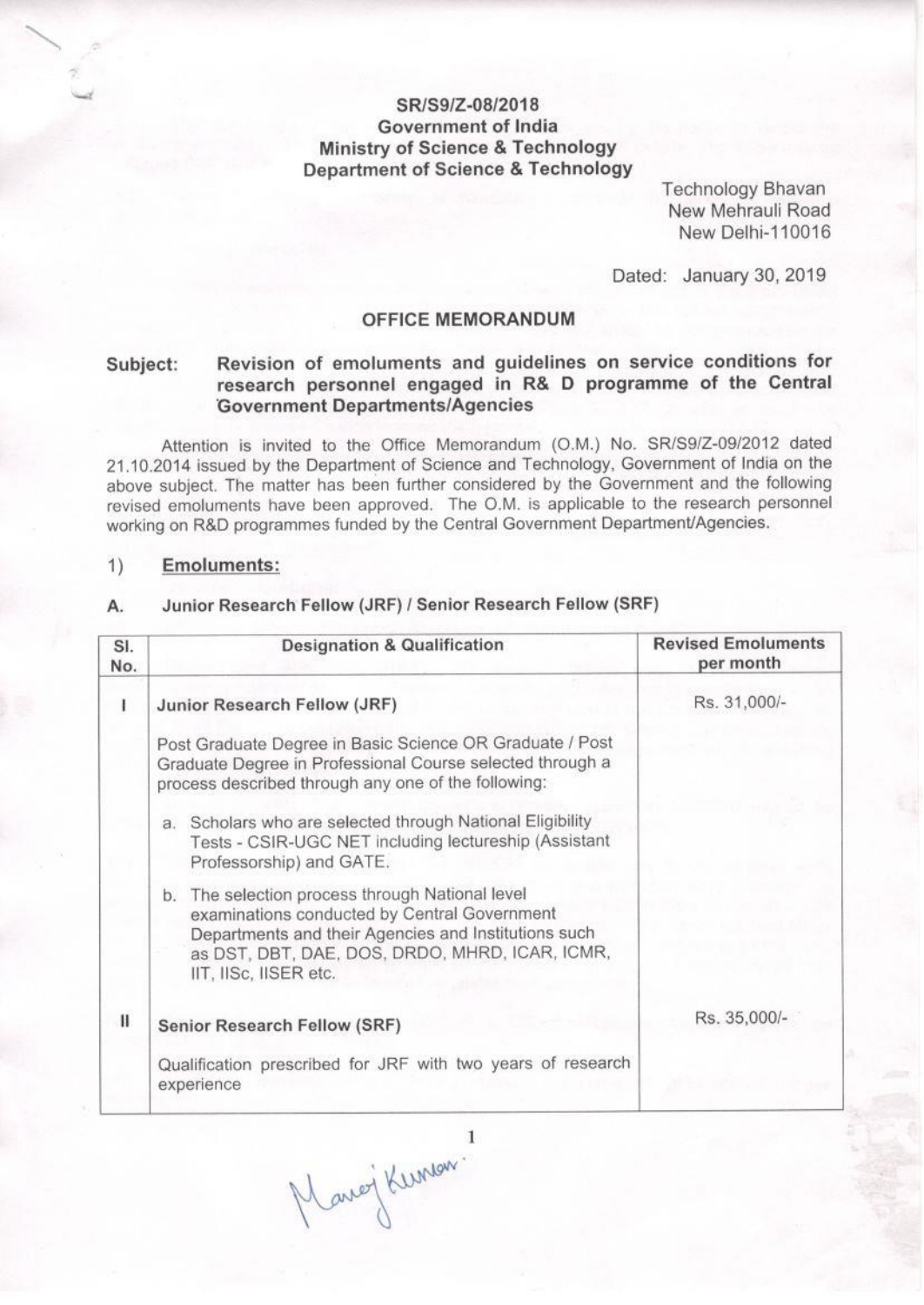A.1 After completion of two years, an external assessment by the Institution where the student is enrolled for Ph.D. is mandatory for upgradation from JRF to SRF. The fellow may be awarded SRF after successful assessment.

Annual Satisfactory Assessment is mandatory to continue the benefit of fellowship  $A.2$ during SRF period.

#### **B. Research Associate**

Research associates may be fixed at a consolidated amount at one of the 3 pay levels given below depending upon the qualification and experience. The Institute/Organization concerned may decide the level in which a particular associate should be placed based on the experience. The Essential Qualification (EQ) for RA is as follows:

Ph.D/MD/MS/MDS or equivalent degree or having 3 years of research, teaching and design and development experience after MVSc/M.Pharm/ME/M.Tech with at least one research paper in Science Citation Indexed (SCI) journal.

| SI. No. | Category                | <b>Revised Emoluments per</b><br>month |
|---------|-------------------------|----------------------------------------|
|         | Research Associate -I   | Rs. 47.000/-                           |
|         | Research Associate -II  | Rs. 49.000/-                           |
| Ш       | Research Associate -III | Rs. 54.000/-                           |

#### 2. **Service Conditions:**

 $(i)$ DA: JRFs, SRFs and Research Associates will not be entitled to DA.

 $(ii)$ House Rent Allowance (HRA): All research fellows may be provided hostel accommodation wherever available. Research fellowship holder residing in hostels shall not be entitled for HRA. Wherever provision of hostel accommodation is not possible, HRA may be allowed to all the above categories viz. JRF, SRF and RA as per Central Government norms applicable in the city/location where they are working. The percentage required for calculating HRA will be based on the fellowship amount.

Medical Benefits: The research fellows and research associates (JRF/SRF/RA) will be  $(iii)$ entitled for medical allowance as applicable in the implementing institution.

Leave and other entitlements: The JRF/SRF are eligible only for casual leave while  $(iv)$ Research Associates are entitled to leave as per rules of the host institution. Participation of any of these categories (JRF/SRF/RA) in scientific event/workshops held in India or abroad will be treated as "on duty" with due approval of the host institution. The travel entitlement for JRF/SRF/RA for participation in scientific events/workshops in India will continue to be the same as earlier i.e. 2<sup>nd</sup> AC by rail. Maternity leave as per the Govt. of India instructions issued from time to time would be available to female candidates in all categories.

Bonus & Leave Travel Concession: JRFs. SRFs and Research Associates will not be  $(v)$ entitled to these allowances.

Retirement Benefits: JRFs, SRFs and Research Associates will not be entitled to these  $(vi)$ benefits.

2<br>Mang Kunon.